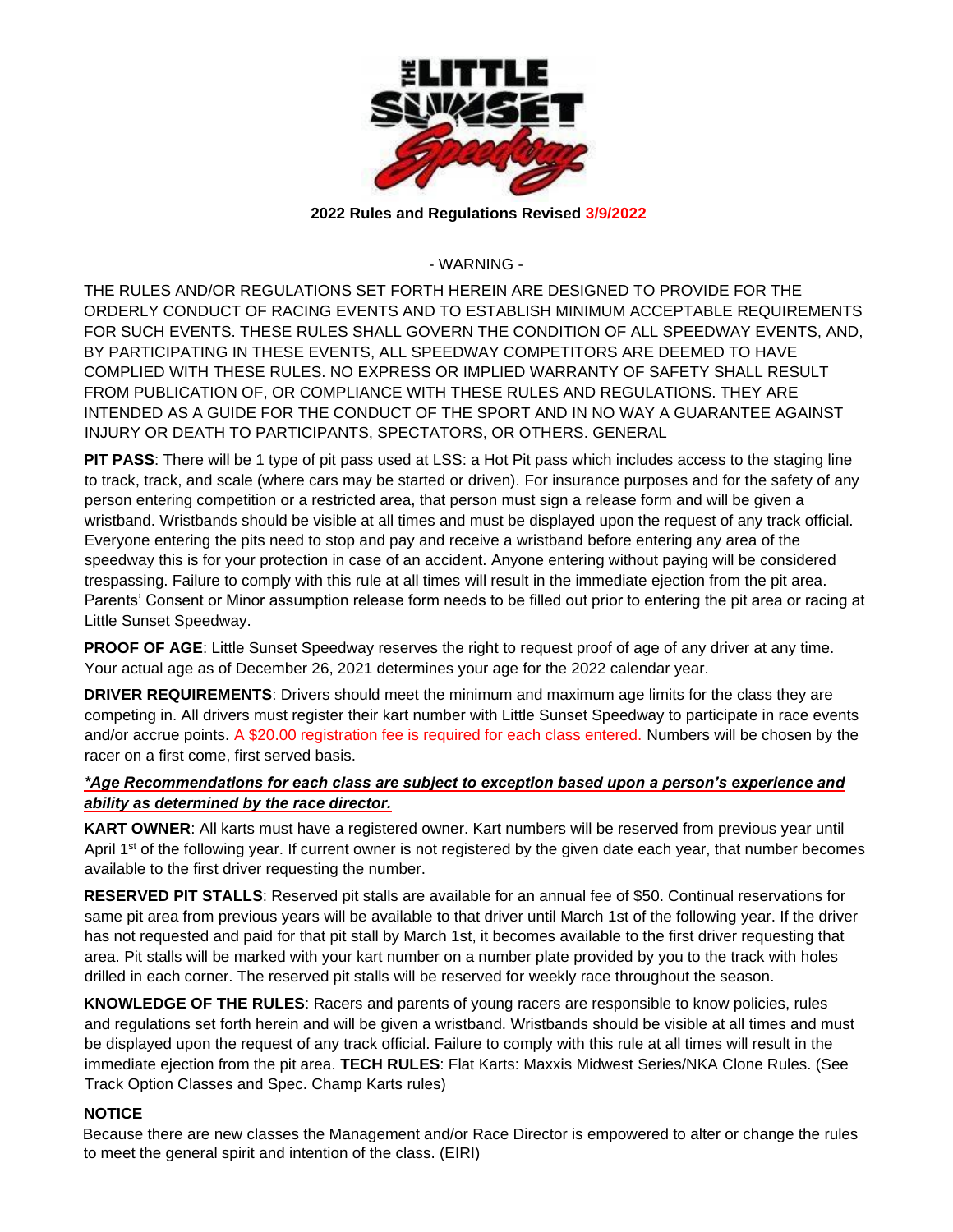## **ASSUMPTION OF RISK**:

Members assume full responsibility for any and all injuries sustained or for property damage incurred while on the race premise, en route to or from the speedway. No member will have any claim for expenses or damage against LITTLE SUNSET SPEEDWAY, its promoters, or officials, regardless of negligence

## **INSURANCE**:

We DO NOT provide insurance coverage on vehicles in pits or infield. The primary responsibility for the safe condition and operation of a kart rests with the owner and/or driver. **\*Use of 4 wheelers or any motorized ATV is not allowed due to Insurance, the only exception is when needed to push a Jr Sprint type car from Trailer to Staging and from tech area back to trailer**.

#### **ACCIDENT POLICY**:

All injury reports are to be filed with the speedway on the day of the mishap. Failure to do so may result in denial of a claim by the insurance company. IN THE EVENT OF A ROLLOVER, THE DRIVER IS DONE FOR THAT RACE. IF THE DRIVER'S HELMET COMES IN CONTACT WITH THE RACE SURFACE, THE DRIVER WILL NOT BE ALLOWED TO COMPETE FOR THE REMAINDER OF THE DAY for safety reasons subject to the discretion of the race director.

## **PARTICIPATION**:

Track officials shall inspect all competing karts. Such inspection does not deem the kart safe or free from defects. No expressed or implied warranty of safety shall result from publication of or compliance with these rules. Anyone may inspect the race course. By participation you deem the race course acceptable for competition.

#### **INSPECTION**:

Any kart is subject to a full inspection by a track official at any time prior to receipt of payoff by the karts owner for the day's events. Failure to comply will result in disqualification. Following the conclusion of each feature race, the top four (4) feature karts, and any other kart designated by track officials, will immediately proceed to the tech area and will remain there until all karts have been inspected, approved and released by track officials.

**CONDUCT**: Any of the following will be reason for immediate ejection from LITTLE SUNSET SPEEDWAY and may also result in loss of points for the driver if a parent, or crew member: **THIS APPLIES TO ALL DRIVERS, CREW MEMBERS AND SPECTATORS** 

**1)** Any abusive language, fighting, threats, arguing with race officials, or unsportsmanlike conduct.

- **2)** Consumption of any alcoholic beverage PRIOR to the end of the last race by anyone admitted to Little Sunset Speedway. (If one chooses to consume alcohol on the I80 Speedway premises they cannot reenter the gate into LSS)
- **3)** Any person on the premise who appears to be under the influence of alcohol or any other illegal substance.
- **4)** Anyone entering the pits without a proper pit pass will be ejected from the property.

5) Anyone approaching the flagman or scorer during the race will be automatically disqualified**. THIS INCLUDES DRIVERS, PIT CREWS, FAMILY MEMBERS AND SPECTATORS**. A second offense will result in ejection for a time period determined by race director and/or LSS management.

Unauthorized entry into the tech area and starting grid is not permitted. This also includes other driver's pit areas as well. For your safety and the safety of others, stay in your designated pit area. If there is a Problem, the outsider will be ejected per above rules. Any unauthorized use of the speedway is strictly prohibited. **NO ONE IS ALLOWED ON THE SPEEDWAY WITHOUT PERMISSION FROM A TRACK OFFICIAL.** 

**\*\*\*DRIVERS ARE RESPONSIBLE FOR THEIR PIT CREWS\*\*\*** 

## **RECREATIONAL DRUGS**:

Mandatory 1-year suspension to any driver or crew member under the influence of recreational drugs. **DECISIONS**:

All decisions concerning score keeping, suspension, disqualification, fines, and interpretation of rules by LITTLE SUNSET SPEEDWAY are final and only subject to change at the discretion of track officials.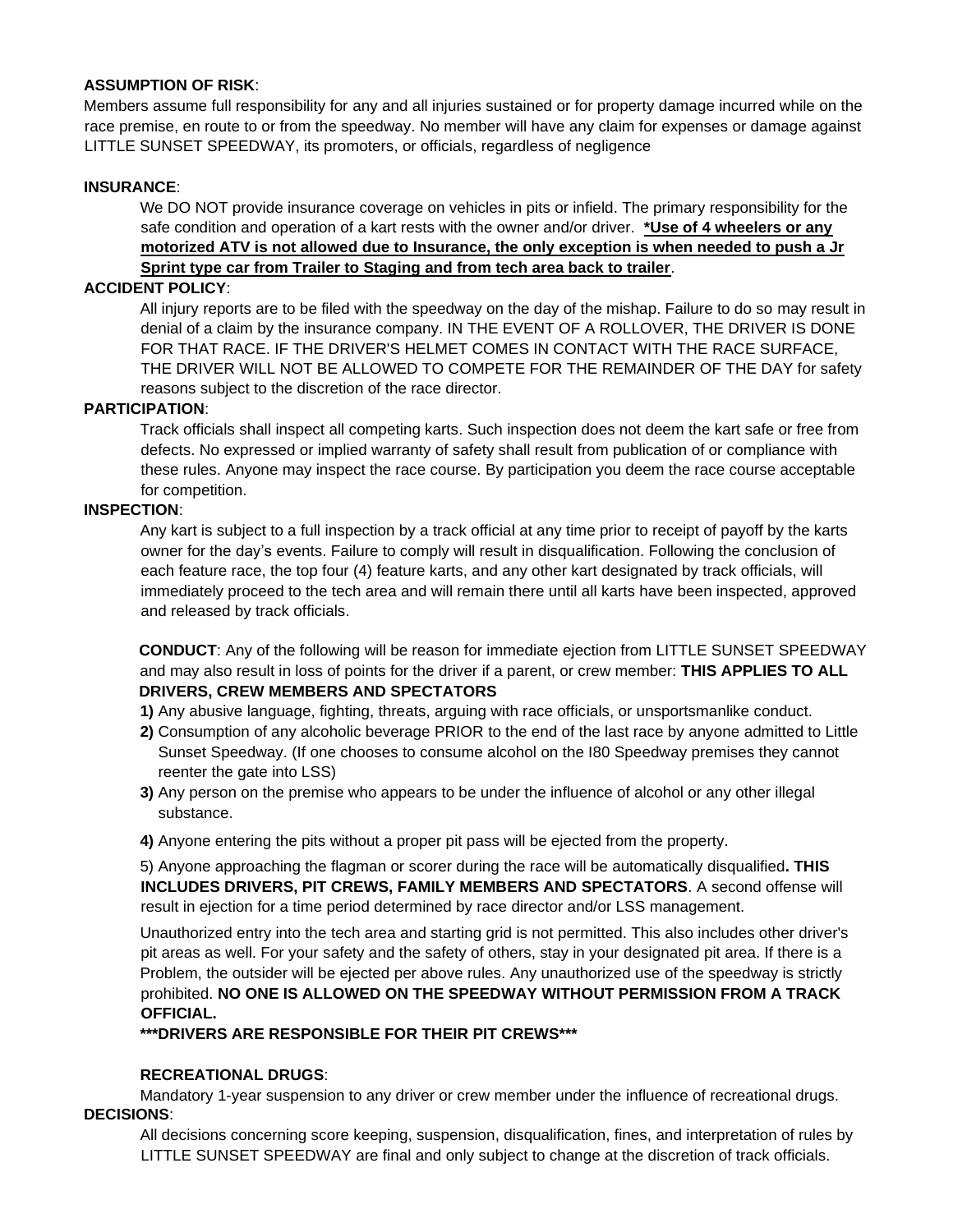Questions regarding race procedure or other decisions will not be discussed while the race program is in progress. Anyone not adhering to this rule will be penalized at track official's discretion, which may include, but not be limited to, ejection, suspension and/or forfeiture of points.

#### **PROTESTS**:

Any protest must be submitted in writing to the Tech Director within 15 minutes following the completion of the race. Protest fee for engines is \$50.00. Driver with illegal motor will receive no points (or monies, if applicable) for that event. Second offense will result in loss of all points (and monies, if applicable) accumulated up to and including that event. Money will be refunded to the protester if the motor is found to be illegal. If legal, owner and Tech Director will each receive \$25.00 of the protest fee. Money will be refunded to the protester if the protest is upheld, otherwise the protest is disallowed, and the protester shall forfeit the protest fee.

**DISPOSAL**: Absolutely no oil or fuel is to be dumped on the ground. All used oil and fuel must be Disposed of in designated barrels provided by the speedway. Disposal of tires is the responsibility of the Kart owner. **ANYONE CAUGHT DUMPING OIL OR FUEL ON THE GROUND WILL BE PERMANENTLY BARRED FROM THE SPEEDWAY. THERE WILL BE NO EXCEPTIONS.** 

## **ENTRY FEES AND REGISTRATION**:

The gates open and registration begins 2 hours prior to the scheduled start time of the race; your entry fee is to be paid at that time. Registration ends at 7:00 p.m., the scheduled time for the drivers meeting. After that, registration may be made, but the driver must start at the back of the field. Any driver not registered by the official registration completion time will start scratch in any and all qualifying events.

**TROPHY HANDOUT**: (All classes unless listed in the payout section)

ALL Rookie class participants will receive trophies. All other classes: top three will receive a trophy. **PAYOUT CLASSES:** 

Flat Karts: Outlaw & Adult Clone, Cage Kart: Sr 206 will receive a 70% payback. Adult Predator Hoosier Flat Cart will pay back 50% of Entry Fees. Any night there is 10+ karts in a given pay class, there will be an extra \$50 added to the purse. Please see purse attachment for more information.

#### **RACING PROGRAM**

A normal weekly racing program will consist of two (2) qualifying events and one (1) feature event per class (and "B" features if needed). The number of laps will be set and may be adjusted by the Race Director based on total number of karts entered in a particular class or event.

In the event that there is 3 or less karts entered in any class we will run a single heat race and a single feature event for those classes. The heat race will be run in the second set of heats, and will be 2/3 the length of two heat races combined for example : 2 - 6 lap heat races would be 12 total laps, the single heat race would be 8 laps. Feature length would be number of laps in heat race plus 2 laps.

#### **PIT AREA**

NO driving of karts while under power in the pit area. A \$25.00 fine will be enforced for any driver not complying with this rule. This means any point beyond exiting the scale area.

#### **GREEN FLAG**:

Begin racing. When all karts are lined up in the proper position and the track is clear, the flagman will wave the green flag when the karts pass by the start line. On all starts and restarts, the race will begin when the green flag is waved

#### **YELLOW FLAG**:

- 1. on the track slow down and hold your position. The yellow flag is also known as the caution flag. The caution flag will be thrown at the discretion of the flagman if there is a dangerous situation on the track. This is usually the result of a disable kart or a multi-kart collision. On restarts, any kart involved in the caution will be put to the rear of the line-up. If a racer gets sideways and causes a yellow and is not involved in the accident, you will be considered "involved in", and you will also be sent to the rear.
- 2. In cases of multi-kart collisions causing a caution flag, racers who stall or lose chains will be permitted, in a timely manner, to restart at the tail end of the field. After the field is reformed any kart not ready to race will be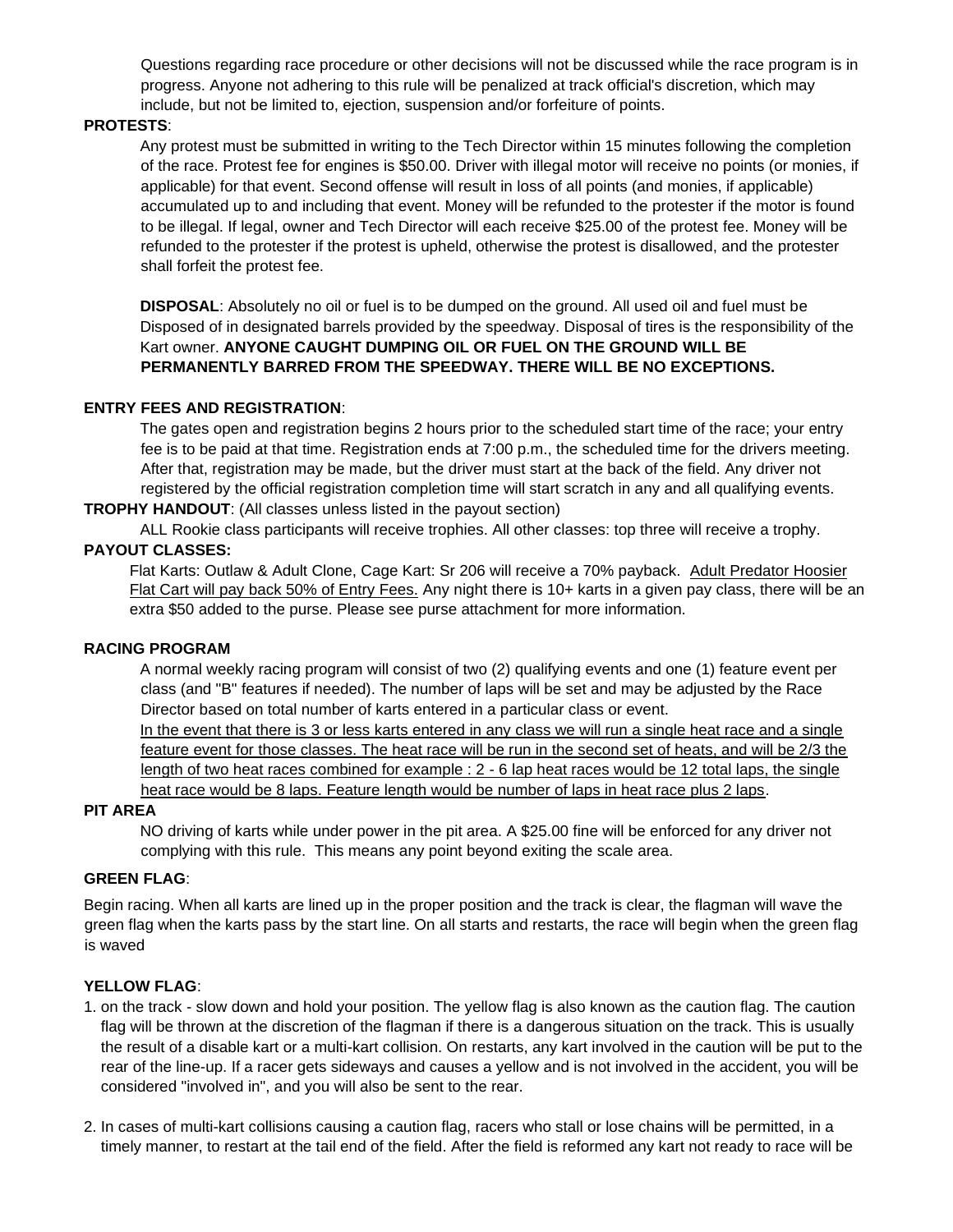given one (1) lap to rejoin the field. If you are not ready, move to a safe location and let the race resume. You will be scored appropriately based on the number of karts remaining in the race.

- 3. Stalled or disabled karts not under caution (become disabled while the race is underway) will not be permitted to restart the race unless there is another caution. Scoring stops at the point you became disabled.
- 4. Anyone charged with causing two (2) cautions by themselves, in a feature, will be black-flagged.
- 5. If the caution flag is brought out after the white flag has been thrown in the heat races, the race will be scored on the white flag lap and will be considered complete.
- 6. If it occurs in the feature race, we will revert back to two (2) remaining laps (green white checkered).

IF YOU SPIN OUT AND ARE STILL UNDER POWER AND CAPABLE OF CONTINUING, THE CAUTION FLAG WILL NOT BE THROWN.

## **RED FLAG**:

Automatic halting of the race. Karts must come to a complete stop in a safe and orderly manner. The race is scored according to the last complete lap under green.

## **WHITE FLAG**:

Signifies one (1) lap remaining in the race.

## **CHECKERED FLAG**:

The checkered flag is waved when the person leading the race crosses the finish line at the completion of the last lap. The first person to complete the designated number of laps for the race is declared the winner.

#### **BLACK FLAG**:

Pull off the track immediately in a safe and cautious manner. If the flagman waves the black flag and points at you while you are racing, you must slow down using caution not to interfere with the other racers and exit the track in a safe manner. This could be the result of an unsafe situation developing with your kart; your speed is off pace to the point where it is a danger to other drivers; reckless driving; or unsafe or unsportsmanlike conduct.

#### **TRACK OFFICIALS**:

All practice and competition activity on the track is under the immediate control of the Race Director, Flagman, Pit Stewards, and Scorers. All competitors shall adhere to their directions.

#### **RACE PROCEDURE**

Practice sessions begin one-half (1/2) hour before race time unless otherwise scheduled. No practice without the Flagman and the safety vehicle present. Length of practice is determined by available time, not the number of karts per class.

#### **LINE UP PROCEDURES and POINTS**:

1. All competitors will draw for their line up position for their first heat race. The second round of heat races will be a complete inversion based on the lineup of your first heat race. Accumulated heat points will determine feature line ups with the top 6 being inverted. In the event of a tie in heat points, position will be determined by total points. Heat points will not be used toward season point standings.

2. Points for all classes will be awarded using LSS guidelines and will be announced and published at a future date before the season begins.

3. Any entry not in staging area and ready to race when previous race has ended is subject to start scratch (in the rear of the field) for the race.

## **YEAR END TRACK AWARDS**:

To receive year end track points awards a driver must race in 75% of the point's races for that class. **FEATURE QUALIFICATION**: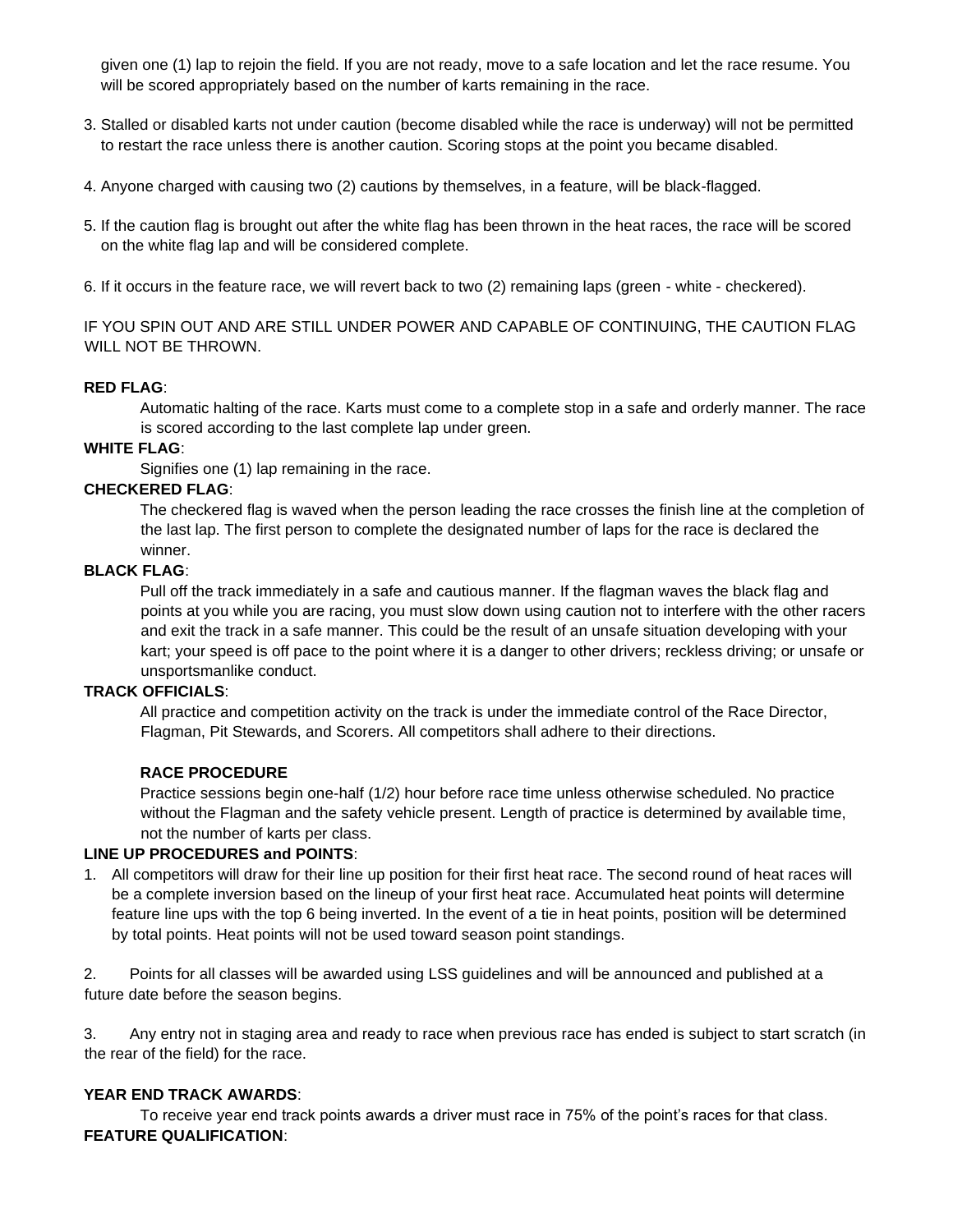A predetermined number of karts qualify through the qualifying races heats for the A feature. If more than 16 karts are in the class, a predetermined number will qualify through the heats and a B feature will be run to fill the remainder of the 16 kart 'A' feature starting field.

#### **START**:

All karts must stay in line and maintain pace. No acceleration until reaching the designated starting line. Inside pole kart sets the pace. If caution is thrown before completion of one (1) lap, drivers will line up in original positions, with the exception karts involved in incident, which will start in the rear of the field. If the majority of the entire field is involved in the incident, a complete restart with original positions will occur. A single file restart may be signaled at the Flagman's discretion.

**RESTART AFTER ONE LAP COMPLETE**: Lineup is in the order in which the karts were scored on the last completed green flag lap. If sufficient laps have been completed, the race may be called with points and payout according to the position to be held for restart.

## **INCIDENT**:

Any kart causing a caution, or stopping due to a mishap, and not immediately lining up with other karts, will be considered involved in the incident.

Any kart that rolls over will need to go to the pit area and will not be able to finish that race. They will be able to compete in any upcoming races for the evening.

#### **REPAIRS**:

No kart may be attended to on the track without permission. All entries returning to the track shall start in the rear of the lineup when returning to the track. Once the white flag is shown signifying one lap to go, no entry will be allowed back on the track. Only authorized personnel shall be in the infield or on the track at any time during the race program. (Exception - Beginner's class - one adult allowed in the infield with a starter in hand to assist if needed).

#### **COMPETITOR PERFORMANCE**:

Continual ill-handling or rough driving will result in disqualification. Any kart, which leaves the racecourse, must return only in a safe manner. Any kart leaving the race surface starts in the rear if a will line up in original positions, with the exception karts involved in incident, which will start in the rear of the field. If the majority of the entire field is involved in the incident, a complete restart with original positions will occur. A single file restart may be signaled at the Flagman's discretion.

**RESTART AFTER ONE LAP COMPLETE**: Lineup is in the order in which the karts were scored on the last completed green flag lap. If sufficient laps have been completed, the race may be called with points and payout according to the position to be held for restart.

#### **RAINOUTS**:

An event will be considered complete if a sufficient number of qualifying events have been run. Feature events will be completed at the next scheduled race night (double features the following race). POINTS: Points are awarded for feature races only.

#### **POINT ALLOCATION**:

All points are awarded to the DRIVER registered upon entering the pit area.

#### **KARTS**:

All bolts must be safely wired or secured with lock nuts. Brakes must be fully operational. Add-on weights must be painted white, have the kart number clearly displayed on the weight, and be bolted on securely per above specs. Number Plates must be in place and the number clearly readable.

#### **TECH**

ITEMS – MAY BE TECHED AT ANY TIME

#### **OIL AND FUEL**:

Oil and fuel may be teched at any time during the race day. Cubby's Gas Station (87 Octane) will be the standard baseline for the fuel test. No flammable or dangerous additives of any kind are allowed in the crankcase. Any means of testing may be used including smell and appearance. A competitor may be disqualified if his fuel does not smell the same as a clean fuel sample supplied by the track. Anyone disqualified for oil or fuel infractions will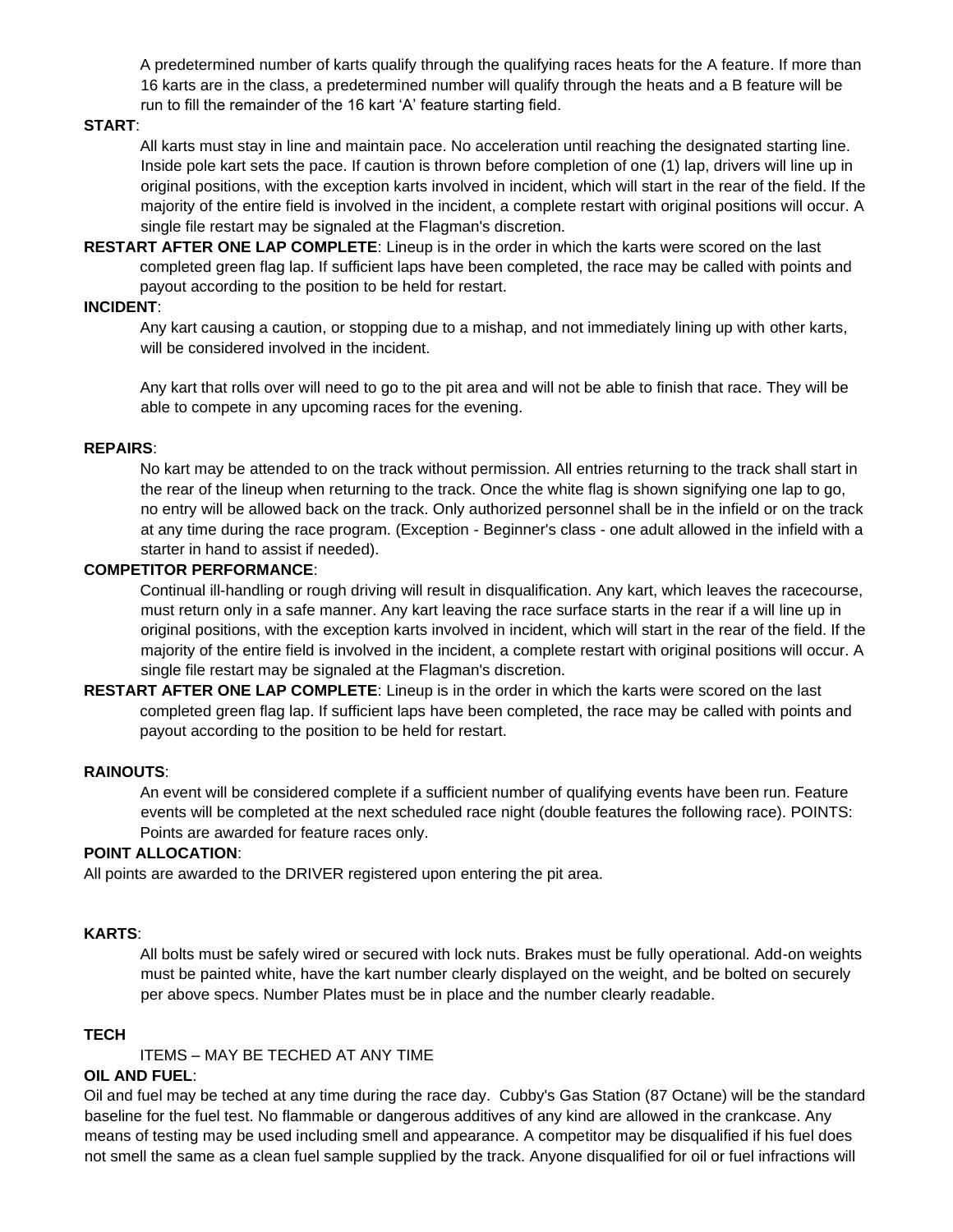forfeit all points for that day plus an additional 25 points will be taken from his/her accumulated points. **ALL Methanol WILL BE SUBJECT TO TESTING WITH THE WATER TEST**. You are responsible for clean fuel (NO EXCEPTIONS).

## **SAFETY EQUIPMENT**

1. Full coverage (full-face) helmets designed for competitive motor sports use and complying with Snell Foundation 2005, 2010, or 2015 or SFI 24.1 specifications or newer is mandatory. Helmets must be in good condition and are subject to pre-tech inspection. It is recommended that participant label or letter rear area of helmet with blood type or any special medical information such as specific drug allergies.

- 2. Champ Karts must have arm restraints. Flat Karts do not need arm restraints.
- 3. Eye protection is mandatory, whether goggles designed for motor sports use or a full visor integral with the helmet.

4. Collar type, unaltered neck braces designed for motor sports use is mandatory in all classes unless using a head and neck type restraint system.

5. Drivers are required to wear jackets of leather, vinyl, or abrasive resistant nylon or equivalent with full-length jeans or protective race pants to prevent or minimize abrasions. Shoes, socks and gloves are mandatory. Fire suits are highly recommended.

## **SAFETY TECH**:

Every driver's personal safety equipment is subject to a pre-tech inspection. There will be a safety inspection required for ALL KARTS before being allowed to enter the racing area of the track. Any kart not passing safety inspection will not be allowed on the track. All karts must pass safety inspection at any time. Brakes must be fully operational and disc must be covered by a wolf plate.

## **FIRE EXTINGUISHERS**:

Fire extinguishers are mandatory in every pit. Please keep them visible and easily accessible not only for yourself, but for others not familiar with your pit. All extinguishers should be ABC dry chemical or Purple K and a minimum of 5# bottle.

#### **OTHER ITEMS**:

Anything not covered in the rules will be up to the discretion of the Race Director, Tech Director and Track Officials without recourse from any owner, driver, crewmember, or spectator. The rules and regulations set forth and contained herein are designed to provide for the orderly and SAFE conduction of racing events and to establish minimum acceptable standards and requirements for said events. The Race Director shall be empowered to deviate from the established rules and procedures as deemed necessary.

Track officials will act upon any rules not covered as situations arise and will be added to the rules as necessary. FLAG DESCRIPTIONS AND RACE PROCEDURES There will be six (6) colored flags used by the flagman to control the race. They are green, red, white, yellow, checkered, and black. It is the flagman's job to relay information regarding the status of the race to the drivers by waving the various flags. It is the responsibility of the drivers to observe the flagman's motions each time he/she passes by the flag stand during the race. NO GoPro camera will be legal on a cage and/or flat karts or attached to helmets.

# **Weekly Classes**

## **Clone Flat Karts**

Maxxis Tire Only – Jr1 and Jr 2 and Adult Clone Flat Karts Maxxis Midwest Series/NKA Clone Rules Jr. 1- Age- 8-12 NKA Clone - min weight- 265lbs., Restrictor plate- .425 Green. Small Pipe Jr. 2- Age- 12-15 NKA Clone - min weight- 315lbs., Restrictor plate- .500 Purple. Small Pipe Adult Clone Gas- NKA Clone - Age- 16+, minimum weight- 370lbs., no restrictor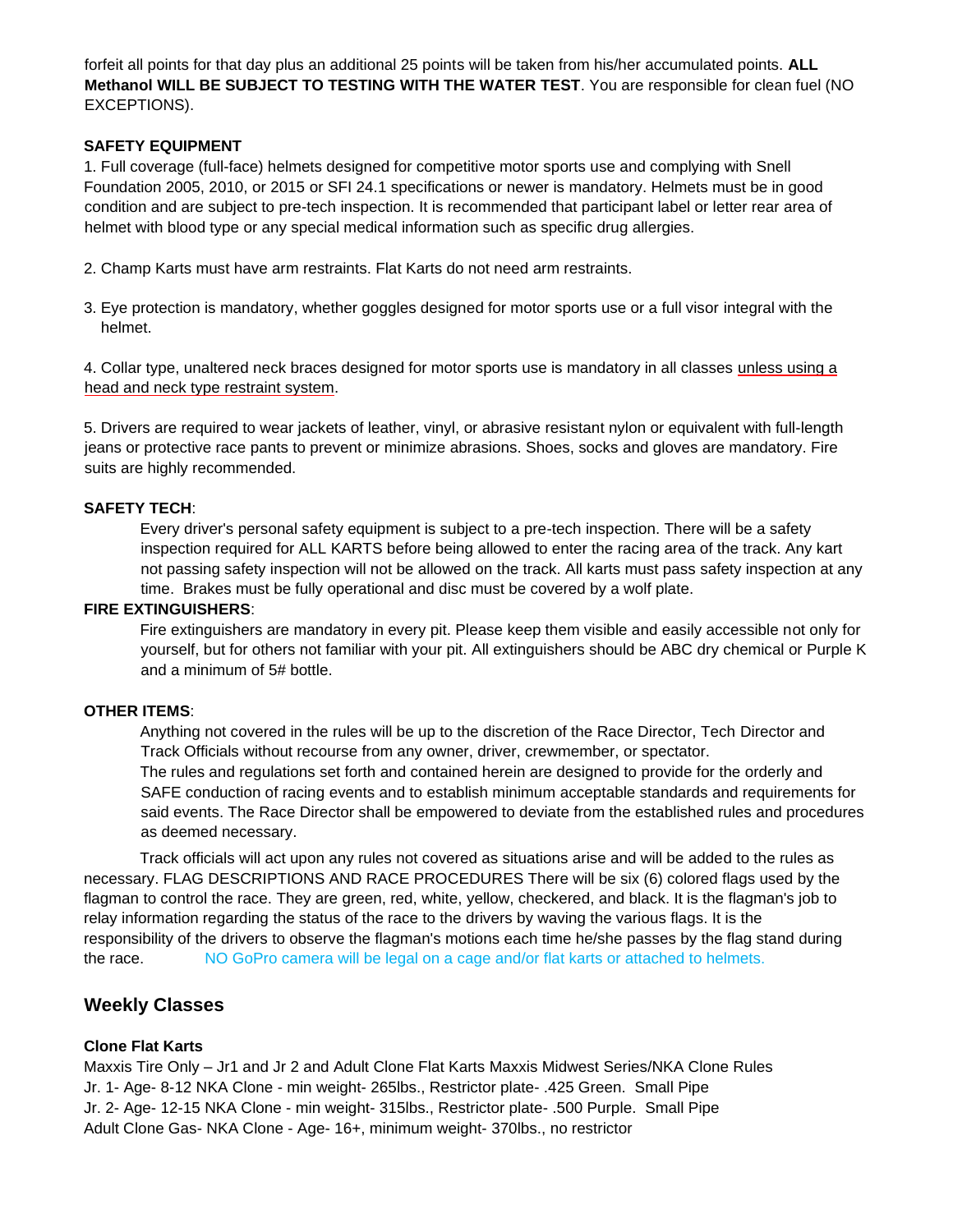Outlaws - Age- 16+, no minimum weight, no restrictor. This class is for any Flat Kart who does not conform to the rules for any other class. Anything goes. Must meet safety requirements. No aluminum body panels allowed

Flat Kart numbers: Must have a number on top of the right front fender/hood, and both side panels. Also must have a black on white, or white on black number plate on the rear bumper. All numbers must have a height of at least 6 inches and be a legible font and color. Any additional letters must be at least 3 inches in height and legible.

Flat Kart Transponders – Must be mounted at the Base of the steering Shaft utilizing a RACEceiver Transponder Mounting Pouch (Speedway part # 910150505) – Racer Is Responsible for purchasing pouch, any Transponder Mounted in any other way is subject to being charged for replacement.

*Maxxis Midwest Series/NKA Rules will be used unless otherwise noted – NKA Rules means no porting of the cylinder head allowed.* 

## **Predator Flat Karts**

*The Predator Flat Karts will follow the same rules package as Tuxedo Raceway Park.*

Jr. 1 Predator: • Ages 8-12 • 212 Hemi Predator part #60363 (See Predator Engine Rules) • Drum / Shoe Clutch only • .425 Green Restrictor Plate • Hoosier D10 or D20 Treaded tires (See Tire Rules) • 265 lbs Jr. 2 Predator: • Ages 12-15 • 212 Hemi Predator part #60363 (See Predator Engine Rules) • Drum / Shoe Clutch only • .500 Purple Restrictor Plate • Hoosier D10 or D20 Treaded Tires (See Tire Rules) • 320 lbs Adult Predator:  $\cdot$  Ages 15+ • 212 Hemi Predator part #60363 (See Predator Engine Rules) • Drum / Shoe Clutch Only • Hoosier D20 Treaded Tires (See Tire Rules) • 360 lbs Hoosier Tire Rules:

\*Tire sizes are as follows -

- Left Front:  $11.0 \times 5.5 6$
- Right Front:  $11.5 \times 9.0 6$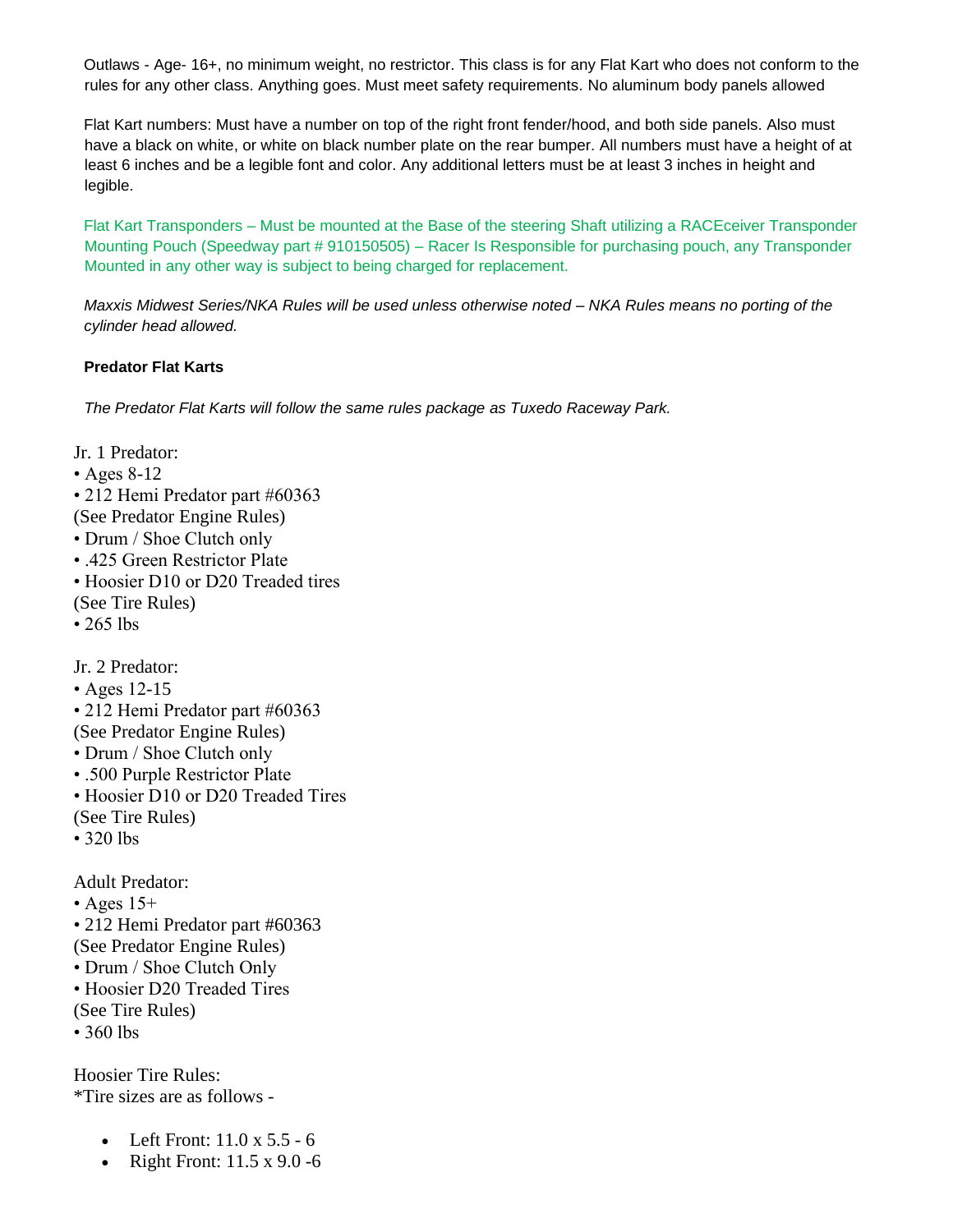- Left Rear: 11.0 x 6.5 6
- Right Rear:  $11.5 \times 9.0 6$
- ABSOLUTELY NO PREP! No tire softeners, no conditioners, no altering of tires with any natural or unnatural chemicals, no hazardous or nonhazardous components or chemicals which alter the factory set baseline settings of a given tire.
- Durometer test will be enforced at every event!
- Tires CANNOT be Washed, Grinded, Cut, Siped, Grooved, Etc., Once Tires go out on track they can not be washed, cleaned until after feature event. Clean tires brought to the line up will result in DQ.
- 2/32. minimum tread depth (Measured on the center treads of the tire) before race.
- 1 set of tires per event

Predator Engine Rules:

The engine is to remain stock as from factory and will be teched against a stock engine:

-Harbor Freight Predator 212cc Hemi motor. Part number 60363, must run thick head gasket.

- Removal of governor ok
- Removal of the fuel tank is mandatory
- Must use Stock air box and Stock Filter (you may add extra foam the filter)
- No modifications to the air box, All extra holes must be plugged
- Valve cover vent must go to the air box. No catch cans allowed
- .031 no go on main jet
- Low-speed jet will not be teched.
- Valve springs will be teched to clone 10.8 and 18-pound checks.
- No valve spring shims allowed
- Weenie pipe and muffler are OK. Refer NKA 40.4.6: mini/weenie exhaust system
- header must be wrapped but not muffler.
- Drum/shoe type clutch only
- Cam lift and duration will be teched against a stock Harbor Freight 212cc Predator Hemi engine part number 60363

# **LSS Cage Karts**

# **Must Use all 4 Carlisle or Racesaver Hoosiers – No Mixing Must stay on same Brand for Heats and Feature.**

**Rookie Gas**- Age: 5-8 years EIRI (NO EXPERIENCE) - Standing Start \*We Reserve the right to ask any driver to move up to the charger class\*

**\*We will allow an older kid to make a few starts in this class if necessary to make sure they are comfortable but this class is for the purpose of teaching the kids the very basics, once they show they are capable we will be encouraging them to move to the charger class.\***

# **Rookie Cage Kart Races Start from a standing Start – It is your responsibility to ensure that your kart will Idle and Run after started – Karts that will not stay running will be pushed to the infield if it requires multiple attempts.**

Weight: No Minimum Weight

Clutch: Three options for Clutches for cage karts: Max torque SS, Hilliard Economy, and Hilliard Flame. Bushing Style bearing or Roller Bearings 12 tooth driver only Tires: Front- Carlisle turf savers 13x5x6 Rear-Carlisle Turf Masters 13x6.5x6 (no alterations) Wheels: Approved metallic materials only. No plastic or carbon fiber wheels allowed. Rear wheel is 6 inch diameter x 7 inch width maximum and front wheel in 6 inch diameter x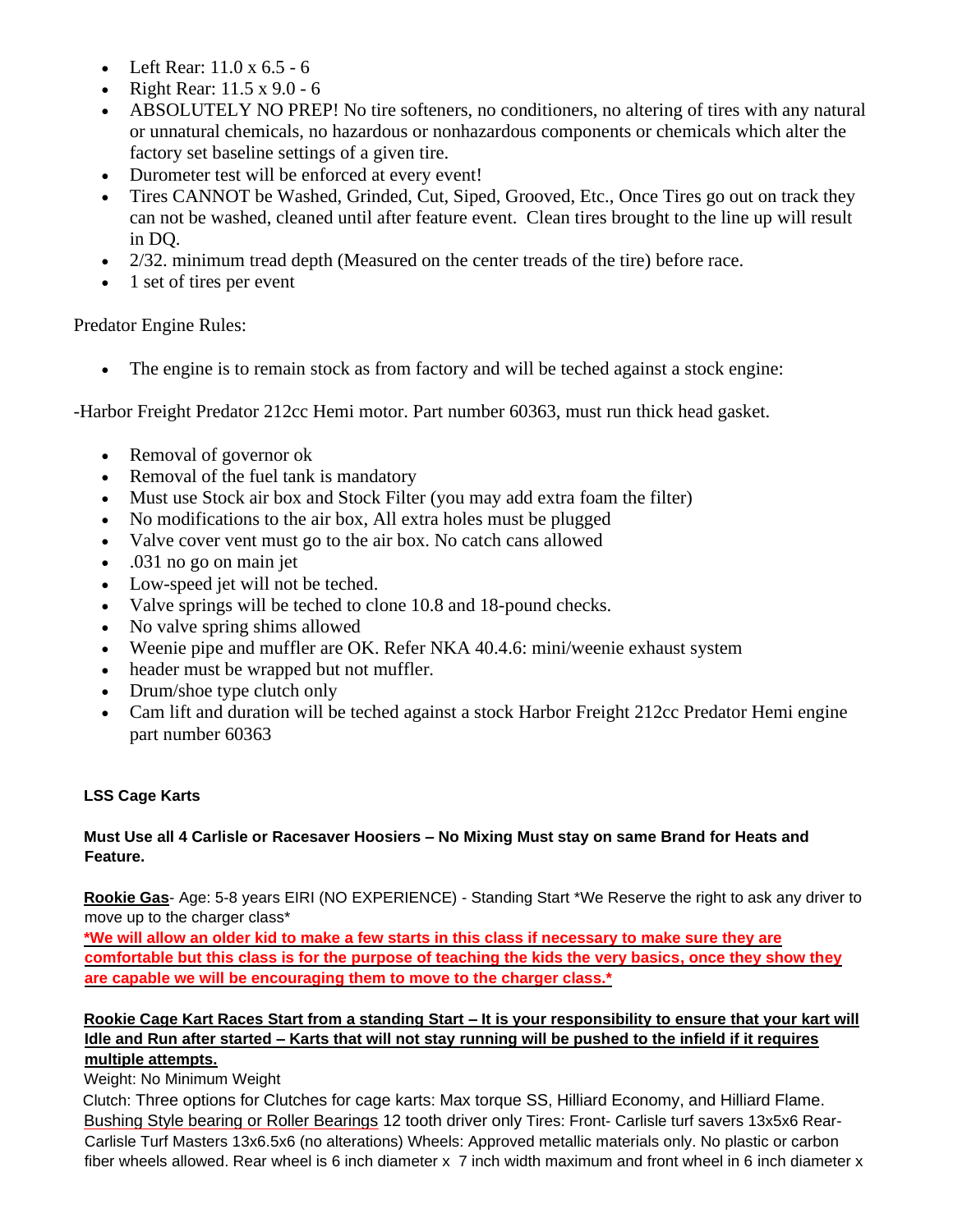6 inch width maximum measured bead to bead (outside edge to outside edge) Racesaver Hoosier Tires are allowed on the same wheels as above. Front-Hoosier Part #11901RS (11.0x5.5-6 RaceSaver) Rear-Hoosier Part #11939RS (12.0x8.0-6 RaceSaver) Hoosier tires must have RaceSaver Stamp, no alterations, must have tread. Minimum Durometer: TBD

Engine Specific Rules:

AKRA BSP / Yellow LSS BSP/ Racesaver Clone

Restrictor: - ARC .375 Red Plate

Exhaust: pipe #DJ1137 for AKRA BSP Clone

Air Filter Adapter: 6931ARC for AKRA BSP Clone

Air Filter: 4" tall angled or straight for AKRA BSP Clone

Flywheel: Since Steel flywheels are no longer being produced, we will be allowing the PVL Aluminum flywheel part # DC-PVL-FW, or you can use the previously allowed Steel Flywheels – min. 5lb. 4 oz. including plastic fins must meet 2016 AKRA Specs, Unported Cylinder head or Racesaver Specs – Not required to be track sealed LSS Spec Intech

Must be run as purchased from LSS no modifications allowed

Blue Restrictor plate

212 Predator Option

.425 Green ARC Plate

Predator Classes Engine Rules: must be box stock, only governors can be removed from motor. Gas tanks and air filters must remain stock and mounted stock. See claim rule under "claim" section.

1. Air cleaners will be the standard air cleaner that is purchased with the motor from Harbor Freight.

2. Exhaust system needs to be the standard of what comes with the predator motor, no alterations allowed

3. SPARK PLUGS FOR PREDATOR ENGINE: Must be TORCH F7TC or AUTOLITE AR3910X LO206 Option

LO206 Must use Purple (B&S #555735) Slide – with Briggs and Stratton P/N 555726 Locking Cap properly installed at all times.

We will be using the 2022 Briggs racing Rule Set that can be found under [www.briggsracing.com/racing-](http://www.briggsracing.com/racing-engines/206)

[engines/206](http://www.briggsracing.com/racing-engines/206) All engines will be teched utilizing this set of rules, if it calls out a B&S Manufactured part you will be required to have the correct parts that are called out, No aftermarket or unstamped parts allowed.

The only exceptions to the Briggs Racing Rules will be as follows:

- 1. Briggs and Stratton spec air filter is allowed but not required, the use of an aftermarket air filter is allowed, it must be of similar size and construction as the Briggs filter – I.E. No open ended R2C Filters allowed
- 2. No Exhaust Silencer is allowed. Open RLV 5506 or 5507 Briggs Exhaust pipes only only allowed to be bent for chassis clearance.
- 3. The Briggs spec clutch is not required use of any of the 3 clutches listed above takes precedent over the Briggs rules
- 4. Autolite AR3910X is only acceptable Spark plug.
- 5. Tape On shroud is OK
- 6. Use of a 206 Engine that does not have the current sealing system in the briggs rules may be allowed with permission from tech inspector, must notify tech that it does not have one of 2 current acceptable seals before racing.

**Charger Gas**- Age: 5-9 years EIRI Maximum of 2 full seasons in this class

Weight: Minimum of 280lbs

Clutch: Three options for Clutches for cage karts: Max torque SS, Hilliard Economy, and Hilliard Flame. Bushing Style bearing or Roller Bearings 12 tooth driver only

Tires: Front- Carlisle turf savers 13x5x6 Rear- Carlisle Turf Masters 13x6.5x6 (no alterations)

Wheels: Approved metallic materials only. No plastic or carbon fiber wheels allowed. Rear wheel is 6 inch diameter x 7 inch width maximum and front wheel in 6 inch diameter x 6 inch width maximum measured bead to bead (outside edge to outside edge) Racesaver Hoosier Tires are allowed on the same wheels as above. Front-Hoosier Part #11901RS (11.0x5.5-6 RaceSaver) Rear-Hoosier Part #11939RS (12.0x8.0-6 RaceSaver) Hoosier tires must have RaceSaver Stamp, no alterations, must have tread. Minimum Durometer: TBD Engine Specific Rules: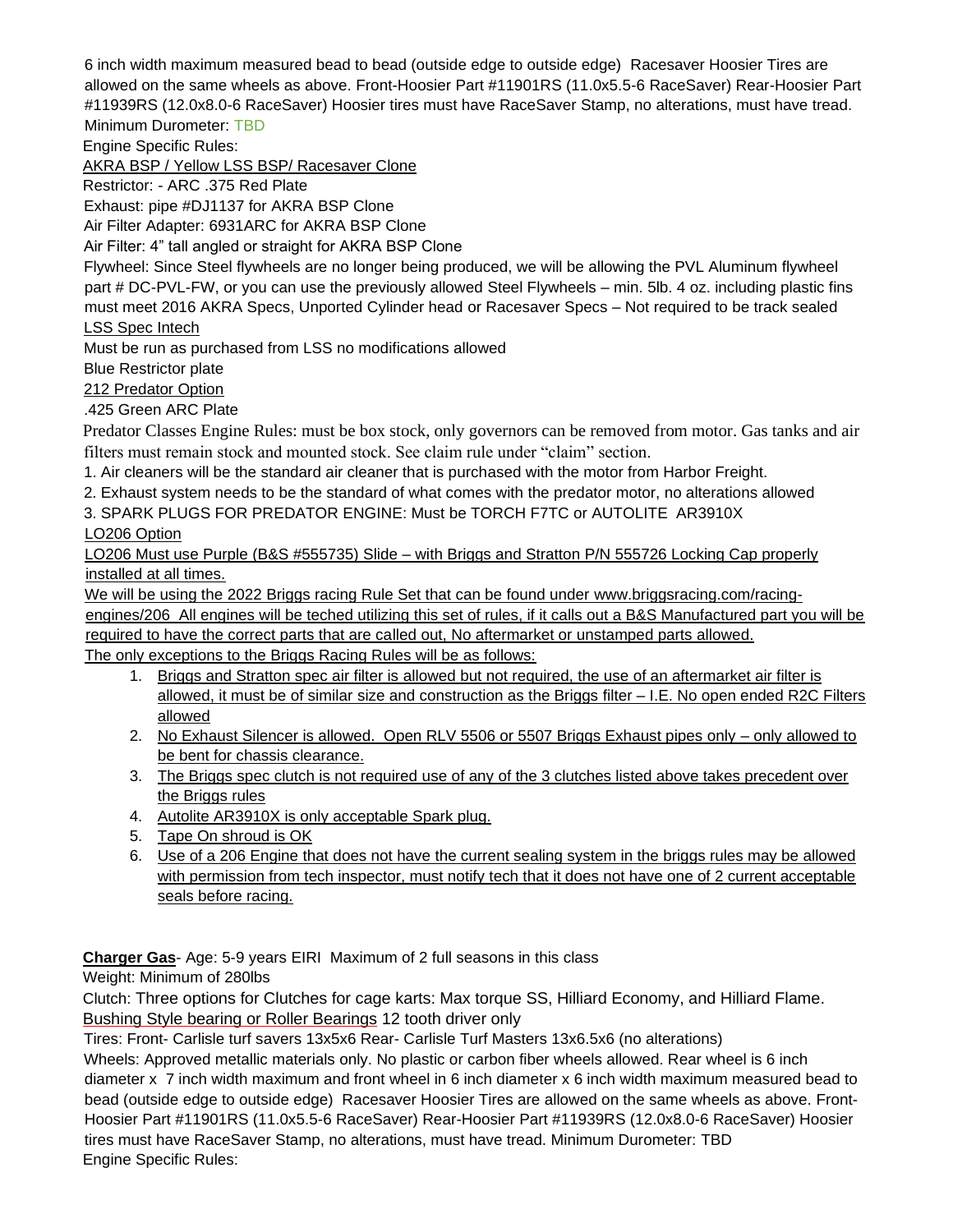## AKRA BSP Clone/ Racesaver Clone

Restrictor: - ARC .375 Red Plate

Exhaust: pipe #DJ1137 for AKRA BSP Clone

Air Filter Adapter: 6931ARC for AKRA BSP Clone Air Filter: 4" tall angled or straight for AKRA BSP Clone

Flywheel: Since Steel flywheels are no longer being produced, we will be allowing the PVL Aluminum flywheel part # DC-PVL-FW, or you can use the previously allowed Steel Flywheels – min. 5lb. 4 oz. including plastic fins must meet 2016 AKRA Specs, Unported Cylinder head or Racesaver Clone specs – Not required to be track sealed.

212 Predator Option

# .425 Green ARC Plate

Predator Classes Engine Rules: must be box stock, only governors can be removed from motor. Gas tanks and air filters must remain stock and mounted stock. See claim rule under "claim" section.

- 1. Air cleaners will be the standard air cleaner that is purchased with the motor from Harbor Freight.
- 2. Exhaust system needs to be the standard of what comes with the predator motor, no alterations allowed
- 3. SPARK PLUGS FOR PREDATOR ENGINE: Must be TORCH F7TC or AUTOLITE AR3910X

# LO206 Option

LO206 Must use Purple (B&S #555735) Slide – with Briggs and Stratton P/N 555726 Locking Cap properly installed at all times.

We will be using the 2022 Briggs racing Rule Set that can be found under [www.briggsracing.com/racing](http://www.briggsracing.com/racing-engines/206)[engines/206](http://www.briggsracing.com/racing-engines/206) All engines will be teched utilizing this set of rules, if it calls out a B&S Manufactured part you will be required to have the correct parts that are called out, No aftermarket or unstamped parts allowed. The only exceptions to the Briggs Racing Rules will be as follows:

1. Briggs and Stratton spec air filter is allowed but not required, the use of an aftermarket air filter is allowed, it must be of similar size and construction as the Briggs filter – I.E. No open ended R2C Filters allowed

- 2. No Exhaust Silencer is allowed. Open RLV 5506 or 5507 Briggs Exhaust pipes only only allowed to be bent for chassis clearance.
- 3. The Briggs spec clutch is not required use of any of the 3 clutches listed above takes precedent over the Briggs rules
- 4. Autolite AR3910X is only acceptable Spark plug.
- 5. Tape On shroud is OK
- 6. Use of a 206 Engine that does not have the current sealing system in the briggs rules may be allowed with permission from tech inspector, must notify tech that it does not have one of 2 current acceptable seals before racing.

Chassis: Standard Sprint type (see diagram)

# **Jr. 1 AKRA Gas**- Age: 6-11 years

Weight: minimum of 310lbs

Clutch: Three options for Clutches for cage karts: Max torque SS, Hilliard Economy, and Hilliard Flame. Bushing Style bearing or Roller Bearings 12 tooth driver only

Tires: Front- Carlisle turf savers 13x5x6 Rear- Carlisle Turf Masters 13x6.5x6 (no alterations)

Wheels: Approved metallic materials only. No plastic or carbon fiber wheels allowed. Rear wheel is 6 inch diameter x 7 inch width maximum and front wheel in 6 inch diameter x 6 inch width maximum measured bead to bead (outside edge to outside edge) Racesaver Hoosier Tires are allowed on the same wheels as above. Front-Hoosier Part #11901RS (11.0x5.5-6 RaceSaver) Rear-Hoosier Part #11939RS (12.0x8.0-6 RaceSaver) Hoosier tires must have RaceSaver Stamp, no alterations, must have tread. Minimum Durometer: TBD Restrictor: AKRA BSP Clone- ARC .425

Exhaust: pipe #DJ1137 for AKRA BSP Clone Air Filter Adapter: 6931ARC for AKRA BSP Clone Air Filter: 4" tall angled or straight for AKRA BSP Clone

Chassis: Standard Sprint type (see diagram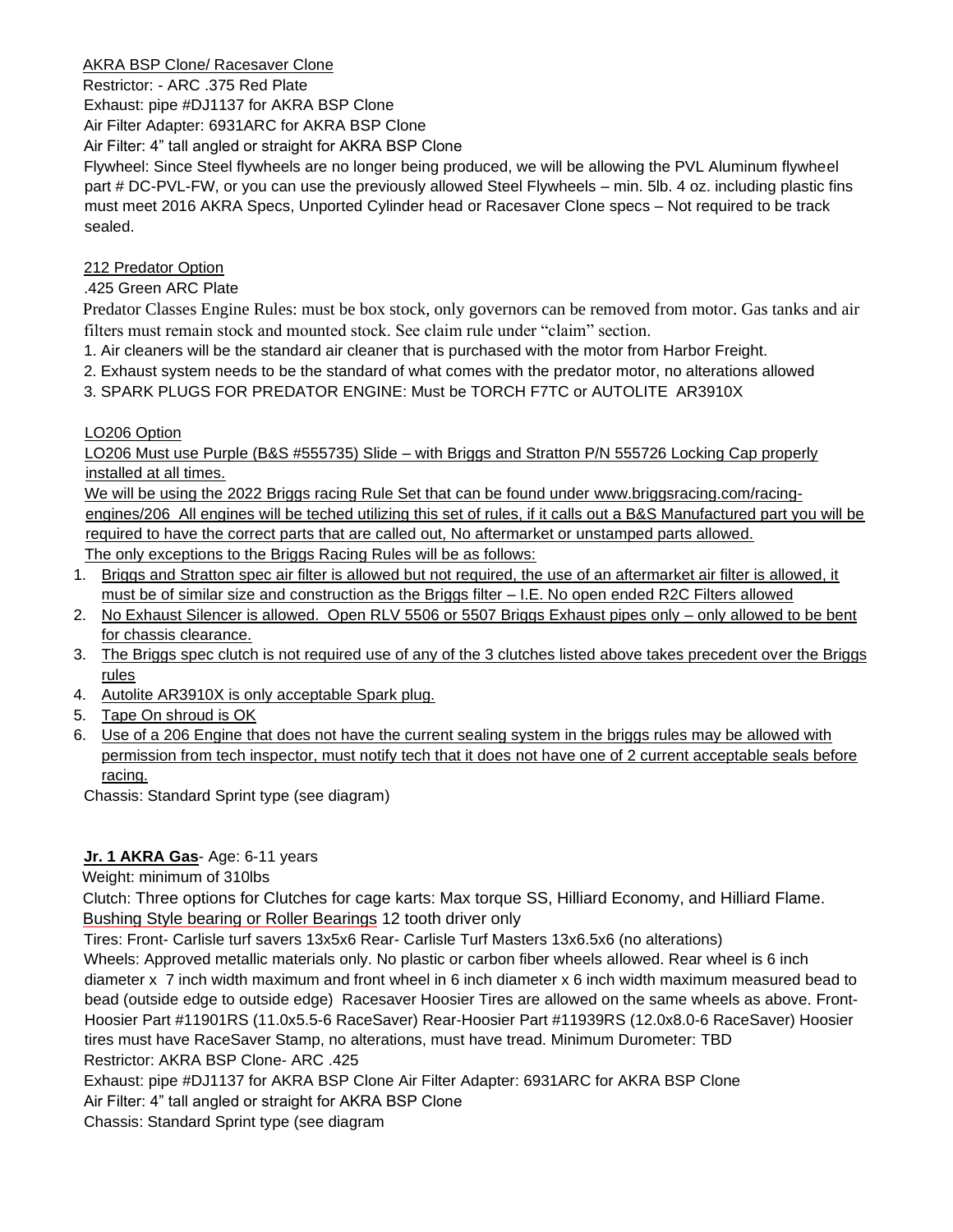Flywheel: Since Steel flywheels are no longer being produced, we will be allowing the PVL Aluminum flywheel part # DC-PVL-FW, or you can use the previously allowed Steel Flywheels – min. 5lb. 4 oz. including plastic fins Engine options: 2016 Rules AKRA BSP clone box stock or Racesaver Clone

# **Jr. 2 AKRA Gas**- Age: 12-15

Weight: minimum of 350lbs

Clutch: Three options for Clutches for cage karts: Max torque SS, Hilliard Economy, and Hilliard Flame. Bushing Style bearing or Roller Bearings 12 tooth driver only

Tires: Front- Carlisle turf savers 13x5x6 Rear- Carlisle Turf Masters 13x6.5x6 (no alterations).

Wheels: Approved metallic materials only. No plastic or carbon fiber wheels allowed. Rear wheel is 6 inch diameter x 7 inch width maximum and front wheel in 6 inch diameter x 6 inch width maximum measured bead to bead (outside edge to outside edge) Racesaver Hoosier Tires are allowed on the same wheels as above. Front-Hoosier Part #11901RS (11.0x5.5-6 RaceSaver) Rear-Hoosier Part #11939RS (12.0x8.0-6 RaceSaver) Hoosier tires must have RaceSaver Stamp, no alterations, must have tread. Minimum Durometer: TBD Restrictor: AKRA BSP Clone- ARC .500

Air Cleaner: Any type, aftermarket air filter adapter

Exhaust: pipe #DJ1137 for AKRA BSP Clone

Air Filter Adapter: 6931ARC for AKRA BSP Clone

Air Filter: 4" tall angled or straight for AKRA BSP Clone

Chassis: Standard Sprint type (see diagram)

Flywheel: Since Steel flywheels are no longer being produced, we will be allowing the PVL Aluminum flywheel part # DC-PVL-FW, or you can use the previously allowed Steel Flywheels – min. 5lb. 4 oz. including plastic fins Engine options: 2016 Rules AKRA BSP clone box stock or Racesaver Clone

# **Predator Gas**- Age: Open

Weight: minimum of 360bs.

Clutch: Three options for Clutches for cage karts: Max torque SS, Hilliard Economy, and Hilliard Flame. Bushing Style bearing only – No Roller Bearings 12 tooth driver only

Tires: Front- Carlisle turf savers 13x5x6 Rear- Carlisle Turf Masters 13x6.5x6 (no alterations)

Wheels: Approved metallic materials only. No plastic or carbon fiber wheels allowed. Rear wheel is 6 inch diameter x 7 inch width maximum and front wheel in 6 inch diameter x 6 inch width maximum measured bead to bead (outside edge to outside edge) CARLISLE ONLY

Restrictor: None

Chassis: Standard Sprint type (see diagram)

Engine options: **Predator Classes Engine Rules: must be box stock, only governors can be removed from motor. Gas tanks and air filters must remain stock and mounted stock. See claim rule under "claim" section.** 

1. Air cleaners will be the standard air cleaner that is purchased with the motor from Harbor Freight.

- 2. Exhaust system needs to be the standard of what comes with the predator motor, no changing them
- 3. SPARK PLUGS FOR PREDATOR ENGINE: Must be TORCH F7TC or AUTOLITE AR3910X

4. Valve cover vent must go to the air box. No catch cans allowed

5. Stock means stock, as it comes out of the box.

6. 212 Hemi Headed Predators 69730, 60363 or Non Hemi Headed Part # 69727

# **Wazoom Cage** – Age 14+

Weight – Minimum 400lbs Clutch – Open Fuel – Methanol Engine Rules – This class will follow IKF 2018 Jr Wazoom rules as published. Sections 720 720.1 - 720-18 Tires - Wheels Front- Hoosier item #11920 for LR, LF, RF (35.5." tire, D30 compound only, with minimum 6" rims, maximum 8.5" rims) Rear- Hoosier item #11950 for RR (37.0" tire, D30A Compound only, on a 10" rim) Hoosier item #11920 for LR, LF, RF (35.5." tire, D30 compound only, with minimum 6" rims, maximum 8.5" rims) OR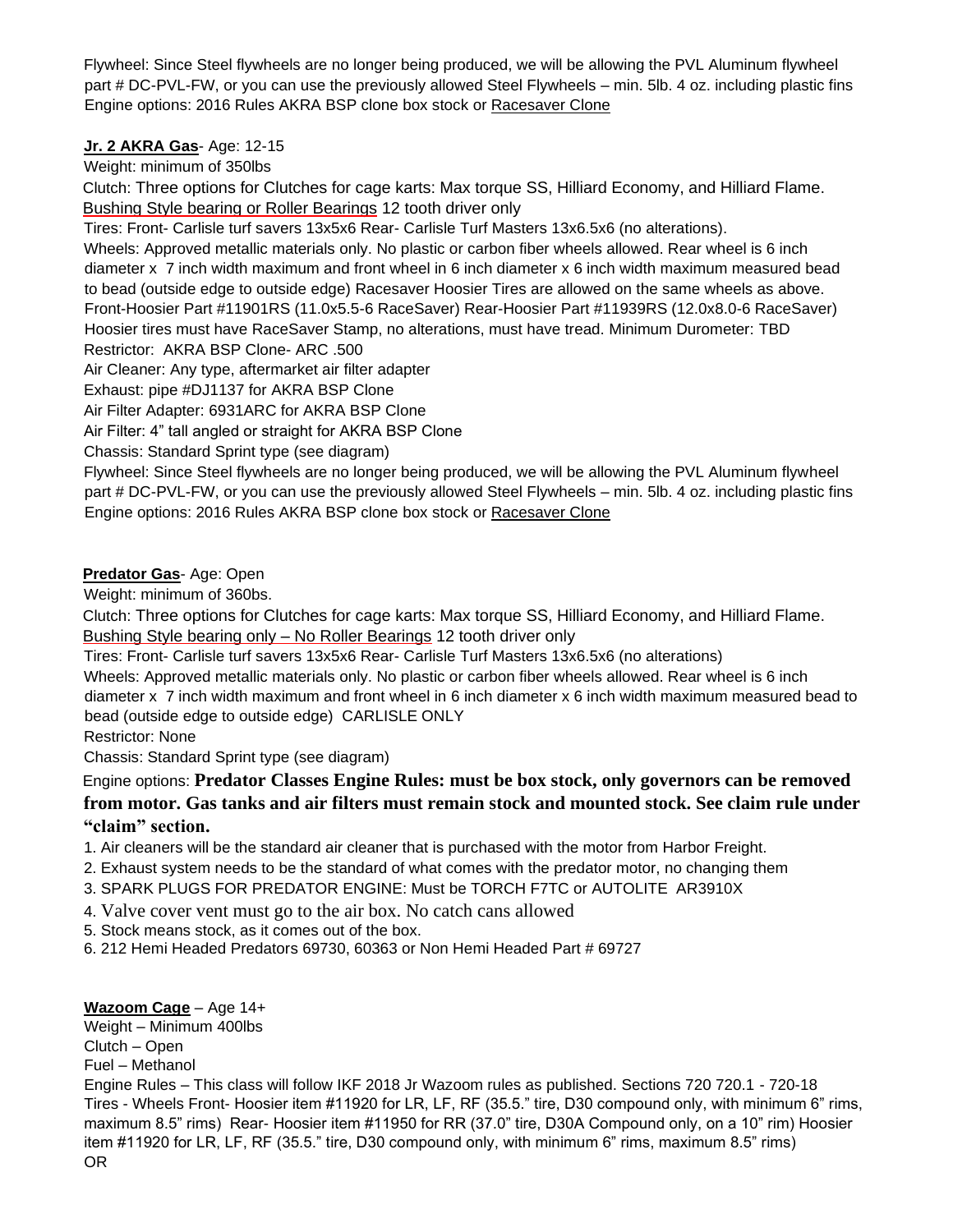Rear wheel is 6 inch diameter x 7 inch width maximum and front wheel in 6 inch diameter x 6 inch width maximum measured bead to bead (outside edge to outside edge) Racesaver Hoosier Tires are allowed on the same wheels as above. Front-Hoosier Part #11901RS (11.0x5.5-6 RaceSaver) Rear-Hoosier Part #11939RS (12.0x8.0-6 RaceSaver) Hoosier tires must have RaceSaver Stamp, no alterations, must have tread Tach: MyChron is allowed in Jr Wazoom Class

Chassis: Standard Sprint type (see diagram)

# **SR 206 Gas** – Age: 1 full year in Jr Cage kart class or Age: 14+

Weight: minimum of 400lbs.

Clutch: Three options for Clutches for cage karts: Max torque SS, Hilliard Economy, and Hilliard Flame. Bushing Style bearing or Roller Bearings 12 tooth driver only

Tires: Front- Carlisle turf savers 13x5x6 Rear- Carlisle Turf Masters 13x6.5x6 (no alterations)

Wheels: Approved metallic materials only. No plastic or carbon fiber wheels allowed. Rear wheel is 6 inch diameter x 7 inch width maximum and front wheel in 6 inch diameter x 6 inch width maximum measured bead to bead (outside edge to outside edge)

Racesaver Hoosier Tires are allowed, Wheels: Approved metallic materials only. No plastic or carbon fiber wheels allowed. Rear wheel is 6 inch diameter x 7 inch width maximum and front wheel in 6 inch diameter x 6 inch width maximum measured bead to bead (outside edge to outside edge). Front-Hoosier Part #11901RS (11.0x5.5-6 RaceSaver) Rear-Hoosier Part #11939RS (12.0x8.0-6 RaceSaver) Hoosier tires must have RaceSaver Stamp, no alterations, must have tread. Minimum Durometer: TBD

LO206 Must use Factory Black Slide (B&S #555590)

We will be using the 2022 Briggs racing Rule Set that can be found under [www.briggsracing.com/racing](http://www.briggsracing.com/racing-engines/206)[engines/206](http://www.briggsracing.com/racing-engines/206) All engines will be teched utilizing this set of rules, if it calls out a B&S Manufactured part you will be required to have the correct parts that are called out, No aftermarket or unstamped parts allowed. The only exceptions to the Briggs Racing Rules will be as follows:

- 1. Briggs and Stratton spec air filter is allowed but not required, the use of an aftermarket air filter is allowed, it must be of similar size and construction as the Briggs filter – I.E. No open ended R2C Filters allowed
- 2. No Exhaust Silencer is allowed. Open RLV 5506 or 5507 Briggs Exhaust pipes only only allowed to be bent for chassis clearance.
- 3. The Briggs spec clutch is not required use of any of the 3 clutches listed above takes precedent over the Briggs rules
- 4. Autolite AR3910X is only acceptable Spark plug.
- 5. Tape On shroud is OK
- 6. Use of a 206 Engine that does not have the current sealing system in the briggs rules may be allowed with permission from tech inspector, must notify tech that it does not have one of 2 current acceptable seals before racing.

Chassis: Standard Sprint type (see diagram) Tach: MyChron is allowed in SR 206 Class

# ALL 206 Classes:

# **LOCAL OPTION 206 MOTORS (LO206)**

1. Local Option 206 Engine must remain stock with NO alterations of any kind (valve springs, fuel pump, , carb jets, kill switch). EVERYTHING just as Briggs & Stratton has manufactured with the exception of choice of oil, rotation of starter recoil for ease of starting and choice of air filter. Filter must attach to throat of carb, NO adaptor is allowed. No reading between the lines, if it is not in the rules it must remain stock and unaltered.

We will be using the 2022 Briggs racing Rule Set that can be found under [www.briggsracing.com/racing](http://www.briggsracing.com/racing-engines/206)[engines/206](http://www.briggsracing.com/racing-engines/206) All engines will be teched utilizing this set of rules, if it calls out a B&S Manufactured part you will be required to have the correct parts that are called out, No aftermarket or unstamped parts allowed. The only exceptions to the Briggs Racing Rules will be as follows:

1. Briggs and Stratton spec air filter is allowed but not required, the use of an aftermarket air filter is allowed, it must be of similar size and construction as the Briggs filter – I.E. No open ended R2C Filters allowed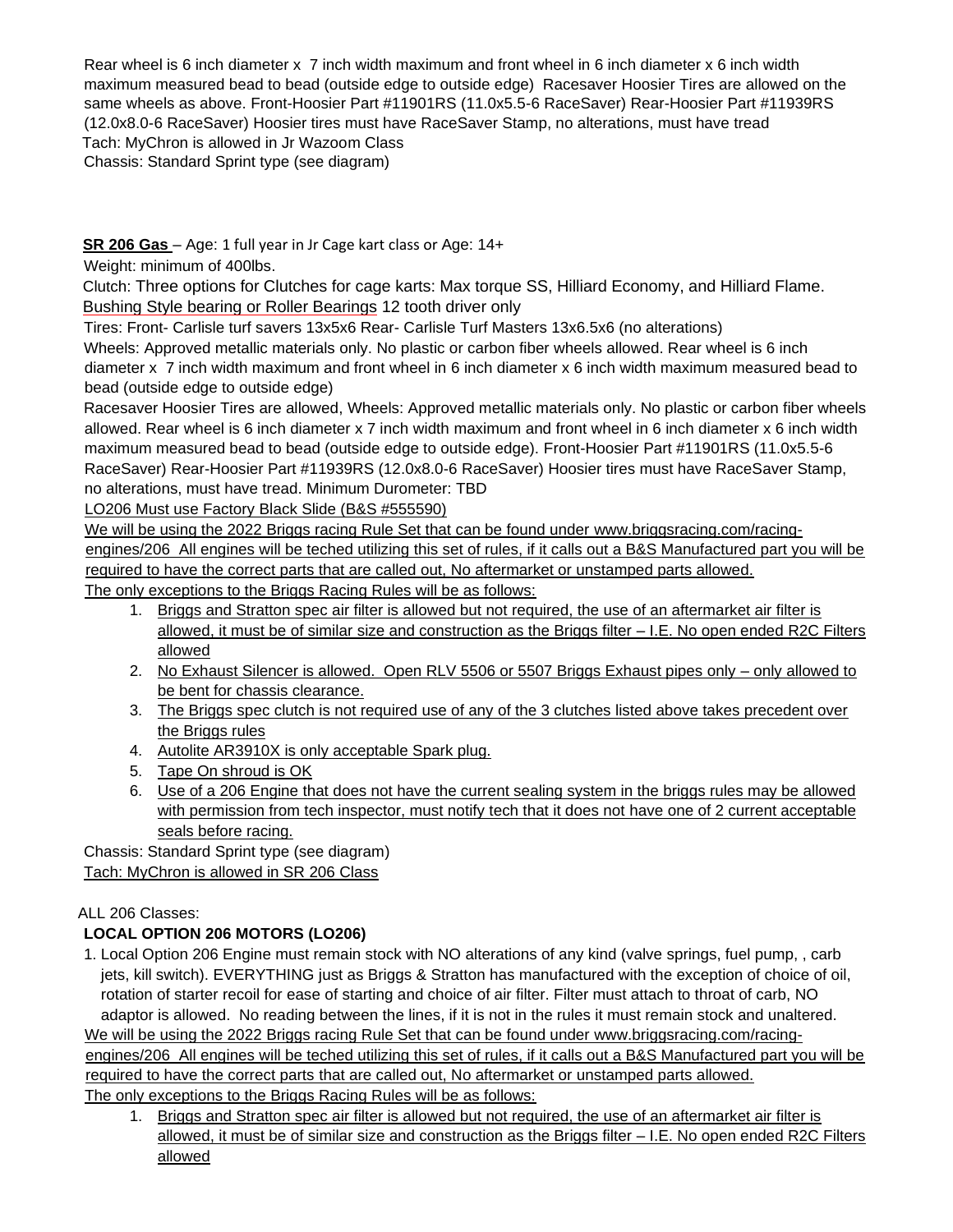- 2. No Exhaust Silencer is allowed. Open RLV 5506 or 5507 Briggs Exhaust pipes only only allowed to be bent for chassis clearance.
- 3. The Briggs spec clutch is not required use of any of the 3 clutches listed above takes precedent over the Briggs rules
- 4. Autolite AR3910X is only acceptable Spark plug.
- 5. Tape On shroud is OK
- 6. Use of a 206 Engine that does not have the current sealing system in the briggs rules may be allowed with permission from tech inspector, must notify tech that it does not have one of 2 current acceptable seals before racing.

[www.briggsracing.com/racing-engines/206](http://www.briggsracing.com/racing-engines/206) 

**Cage Kart Rules (All Classes)** - All Cage Karts must conform to chassis and cage drawing attached to these rules. All spec. parts, tires, and engines must conform to Little Sunset Speedway rules.

*Cage Kart Engines: -All AKRA Engines for Rookie, Junior 1, and Junior 2 cage karts are a 2016 Rules AKRA Box Stock Project Clone – No head porting allowed. \*\*It is not required that these engines be sealed to race at Little Sunset Speedway, when possible we will respect the seal of other tracks that does not mean that we will not take engine apart if we feel it is necessary. Engines that are not sealed are likely to receive much greater tech to insure a level playing field\*\*.(LO206 Engines must have factory seals in order to be eligible to race.) Pull starting mechanism must remain on the engine. –Little Sunset Speedway reserves the right to tech any part of the engine or kart if you make tech (top 3) out of a main event. - Spec. engines must remain stock with NO alterations of any kind.* 

*Front Track Width Outside of widest point of tire or wheel measured at the ground is Minimum 38 1/2" Max 52" Rear Track Width Outside of widest point of tire or wheel at center of axle is Minimum 40" Max 52" Wheel Base: Minimum 42" Maximum 45" Center of axle to center of spindle. Will Set left side to 42" and measure Right Side – Both sides must be 42" or over. If closer to 45" will set Right side to 45" and Left side must be 45" or under.*

- Any engine tampered with will be confiscated and kept by the track. - Only changes allowed are oil, air filter and spark plugs. - Gas only, no alcohol or additives allowed. - No oil additives allowed - Only spec headers with minor adjustment clearance allowed

Cage Kart Numbers: Cage Karts: Must have a number on the front hood, and both side panels. Also must have a black on white or white on black number plate on the top, rear portion of the cage. All numbers must have a height of at least 6 inches and be a legible font and color. Any additional letters must be at least 3 inches in height and legible.

On-Board Computers: Including tachometer, lap timer and temperature gauges are not allowed at any time. Must be removed from Kart not just disconnected. SR 206/Adult Cage and Wazoom Classes are allowed to use a mychron for 2022 :

Cage Kart Transponders – Must be mounted on the rear horizontal cross bar behind the seat – Pouch Under the bar with the Silver Label side of the transponder facing down - utilizing a RACEceiver Transponder Mounting Pouch (Speedway part # 910150505) – Racer Is Responsible for purchasing pouch, any Transponder Mounted in any other way is subject to being charged for replacement.

Except for SR 206 and Wazoom Classes No Wiring allowed in Kart for Tach or Data Logger, Must Be removed from kart completely.

Seats: - Approved aluminum high back seat and 4 or 5 point driver restraint systems are mandatory. 65 degree minimum angle on back of seat, only exception is for head clearance

A kart brake disc protector is required between the seat and the brake disc

All Karts Must have Chain Guard on Rear Gear and Clutch guard must be in place at all times on the track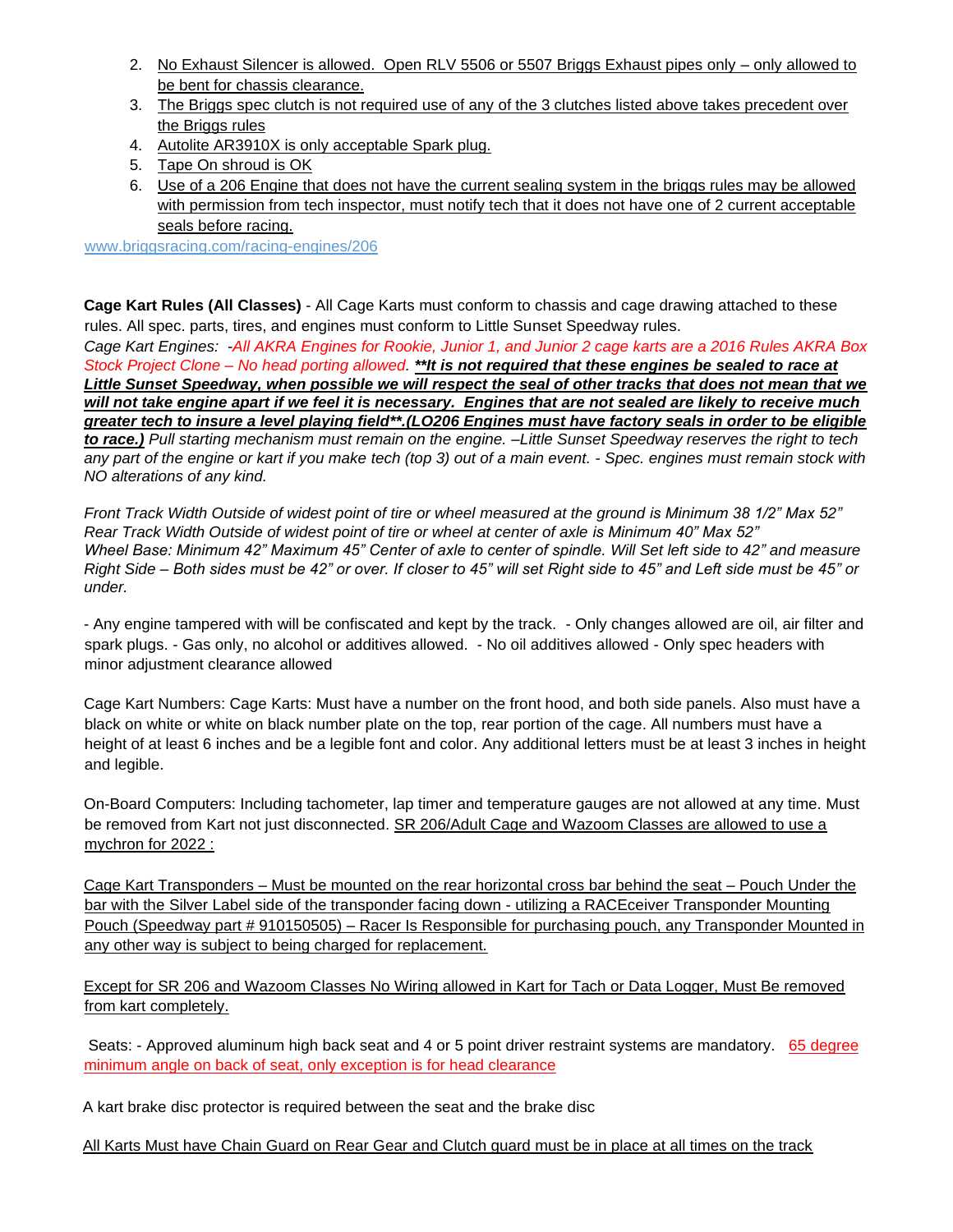Both Rear Tires Must be Positively Driven at all times both on Acceleration and Deceleration (No Ratcheting Hubs.

# **Cage Kart Tire Rules**

All Cage Kart Tires must remain unaltered. NO chemical treatment / tire prep or any other alteration to the tires. This includes siping grooving and needling. Scuffing tires for the purpose of cleaning them is allowed this does not allow you to alter the tread, any scuffing that leaves marks in the tread is subject to disqualification. Tires are subject to durometer testing at any time. No Substance of any kind inside of tires, this includes but is not limited to chemicals, powders or balancing substances.

Tire depth minimum of 1/16'' or 2/32'' on a tire gauge \*this is across the entire surface of the tire before race starts\*

Tread pattern must be visible across entire surface of tire before race begins.

# **Cage Kart Claim Rules:**

# **Engine Claim Rules**

- 1. Predator motors can be claimed by any driver in the same predator class for \$150 US dollars. Claim will include everything that is purchased new from (ex. Harbor Freight) minus governor.
- 2. LSS will have the right to claim at any given time. The driver's original motor must tech legal
- 3. Anyone with a 206 Local Option sealed motor, claim will be \$475 US dollars without header or clutch or exchange for \$75 US dollars without the header or clutch at the option of the claimee.

## **TIRE CLAIM**

1. (Prices subject to change) Rear tire can be claimed for \$35 or exchange, per tire, after the 'A' feature following the same procedure as the engine claim. Front tires can be claimed for \$25 or exchange, per tire, after the 'A' Feature following the same procedure as the engine claim

## **BODY**

- 1. NO tin or metallic (aluminum) type bodies or body parts allowed. Fiberglass or plastic are the required materials. (hood and side panels)
- 2. Champ Kart hood can have NO added material (fiberglass, plastic, etc.). NO spoilers, air dams, full or partial belly pans. Tail tank is allowed. No Floor outside the width of main rails.
- 3. Sun Shields are allowed up to 6" down on both sides of the cage plastic or tape only, no metal.

4. Only Lexan or approved Go-Kart graphic savers such as G-Man graphic savers will be allowed for side panel protection

Side panels are required on both sides of the cart maximum height of 11"

5. No raised lips on the hood, panels made out out roll plastic are allowed however the panels must not have any fins or edges designed to catch air, panels should transition similar to a molded component.

Bodies that meet the specifications of other area tracks are allowed, any body that is considered to be out of the spirt of the class may be asked to be modified at the tech directors discretion.

## **TOP VISOR SPECS**

1. Maximum overall height is 6  $\frac{1}{4}$ " tall, and no wider than the width of the down tubes.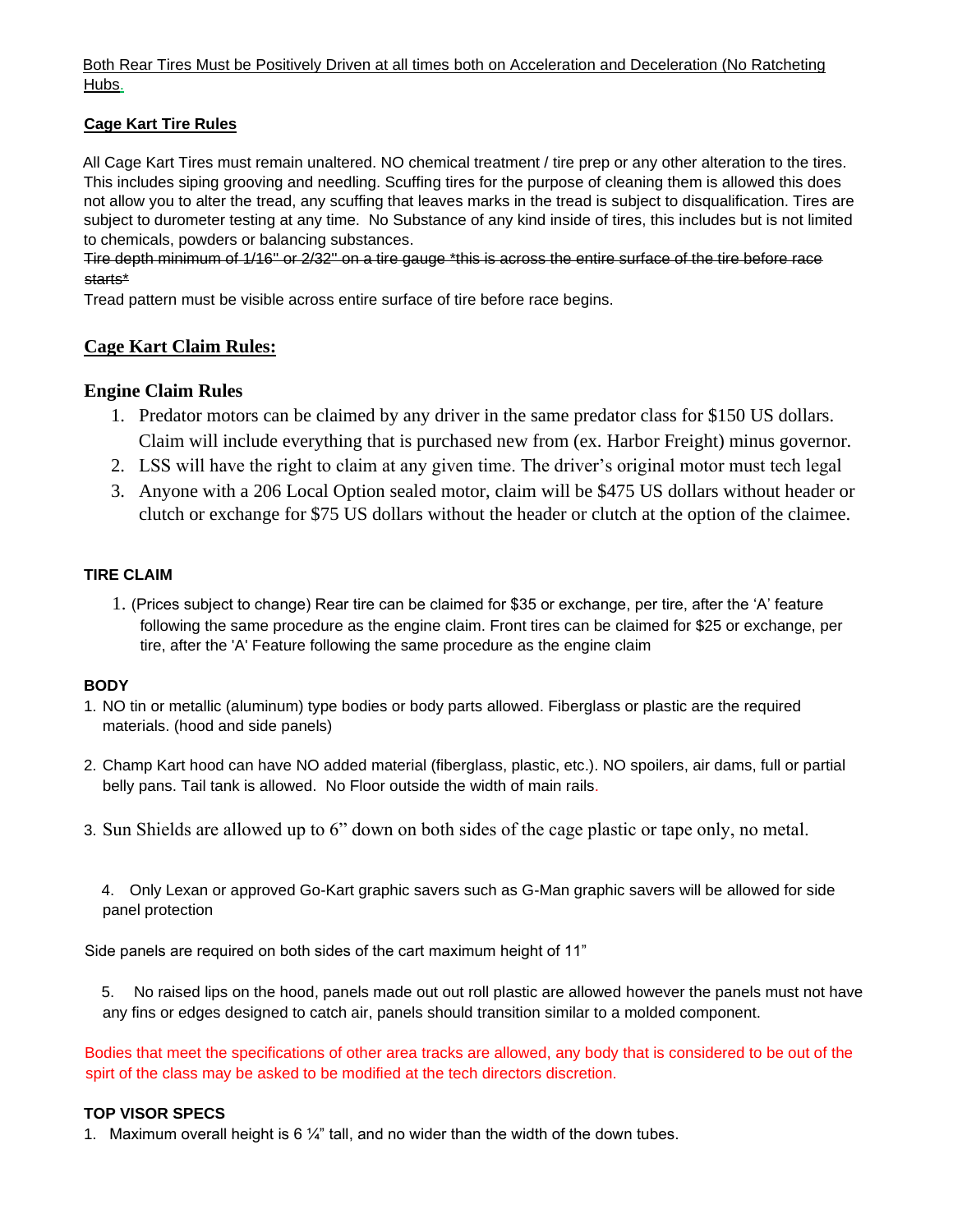#### **\*\*\*\*\*\*\*\*\*\*\*\*\*\*\*\*\*\*\*\*\*\*\*\*\*\*\*\*\*\*\*NOTICE\*\*\*\*\*\*\*\*\*\*\*\*\*\*\*\*\*\*\*\*\*\*\*\*\*\*\*\*\*\*\***

The Race Director is empowered to make changes and deviate from the rules or established procedures at his discretion. All official's decisions are final. **\*\*\*\*\*\*\*\*\*\*\*\*\*\*\*\*\*\*\*\*\*\*\*\*\*\*\*\*\*\*\*\*\*\*\*\*\*\*\*\*\*\*\*\*\*\*\*\*\*\*\*\*\*\*\*\*\*\*\*\*\*\*\*\*\*\*\*\*** 

For more information contact the Little Sunset Speedway - Office Phone: 402-342-3453 Hours 9am-3pm Please join the text blast for first to know for rainouts, at our website [www.littlesunsetspeedway.com](http://www.littlesunsetspeedway.com/) then click on the join text blast link.

> Jody Krug (402) – 598-3050  $(402) - 734 - 7139$ Race Day Phone: (402) – 659-3301  $(402) - 342 - 3453$ Tech Information Bob Ward:

(402) 681-3948 Call Between 5-9 PM or text anytime